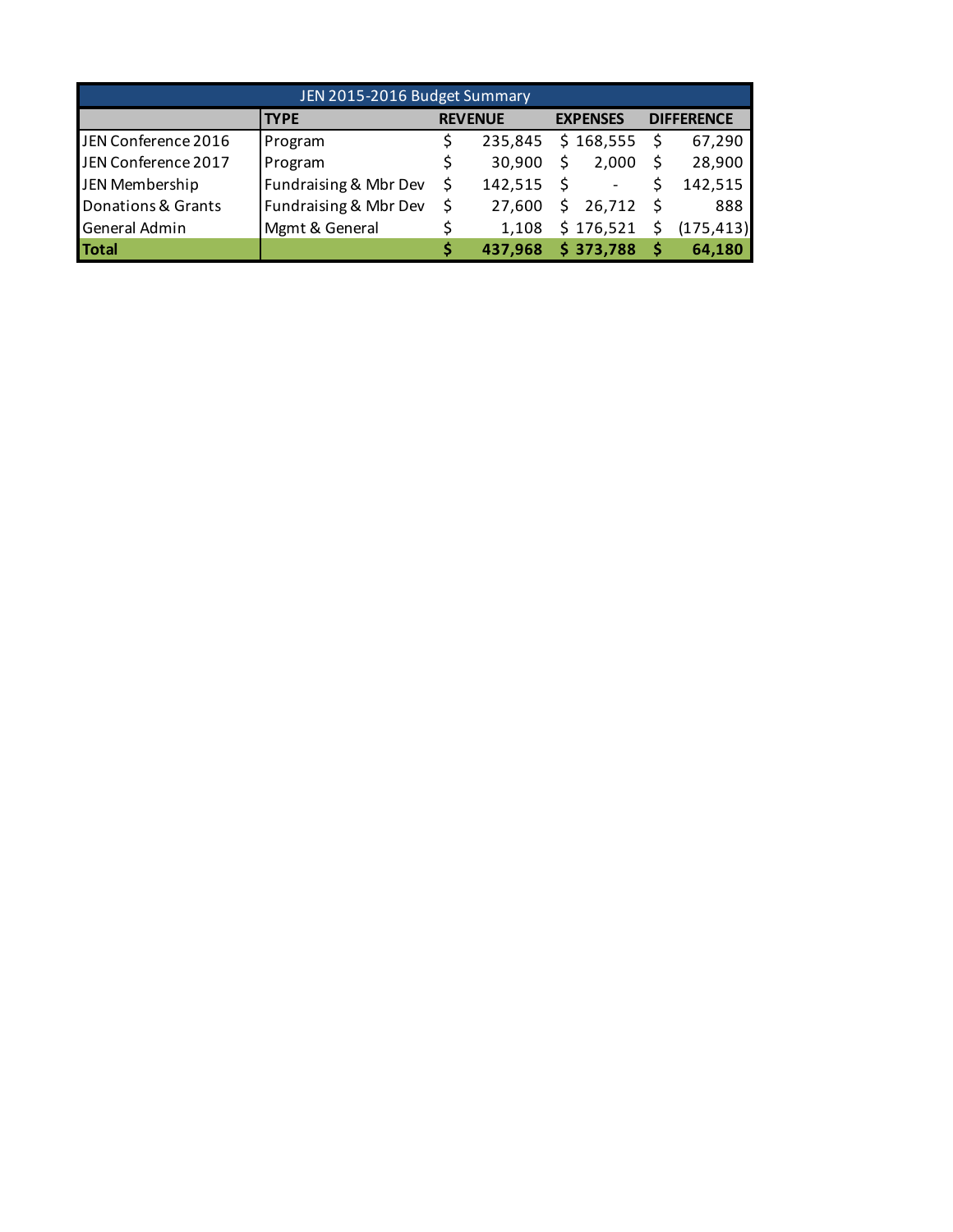| JEN Conference 2016                        |                                                                 |       |          |                    |         |                       |              |                |  |
|--------------------------------------------|-----------------------------------------------------------------|-------|----------|--------------------|---------|-----------------------|--------------|----------------|--|
|                                            | <b>REVENUE</b>                                                  |       |          |                    |         |                       |              |                |  |
| Category                                   | Sub-category                                                    | Price |          | <b>Price Units</b> | Quanity | <b>Quantity Units</b> | <b>Total</b> |                |  |
| Conference Space Rental                    |                                                                 |       |          |                    |         |                       |              |                |  |
|                                            | Small                                                           | \$    | 100.00   | per hour           |         | hours                 | \$           | $\omega$       |  |
|                                            | Medium                                                          |       | 150.00   | per hour           |         | hours                 | \$           | 750.00         |  |
|                                            | Large                                                           | Ś     | 200.00   | per hour           |         | hours                 | \$           | $\blacksquare$ |  |
|                                            |                                                                 |       |          |                    |         |                       |              |                |  |
| Total                                      |                                                                 |       |          |                    | 5       |                       | Ś            | 750.00         |  |
| Exhibits                                   |                                                                 |       |          |                    |         |                       |              |                |  |
|                                            | Additional Exhibitor Registration                               |       | 50.00    | per booth          |         | 31 booths             | \$           | 1,550.00       |  |
|                                            | Exhibit Booth - Half Payment                                    |       | 325.00   | per booth          |         | booths                | \$           | 1,950.00       |  |
|                                            | <b>Exhibit Booths</b>                                           |       | 650.00   | per booth          | 59      | booths                | \$           | 38,350.00      |  |
|                                            | Table Top Display                                               |       | 250.00   | per booth          |         | 22 booths             | Ş            | 5,500.00       |  |
|                                            |                                                                 |       |          |                    | 118     |                       | \$           | 47,350.00      |  |
| Total                                      |                                                                 |       |          |                    |         |                       |              |                |  |
| <b>JENeral Store</b>                       |                                                                 |       |          |                    |         |                       |              |                |  |
|                                            | JENeral Conference CD-Sales                                     | Ś     | 20.00    | per CD             | 173     | CDs                   | \$           | 3,460.00       |  |
|                                            | JENeral Store Conference Merchandise                            | Ś     | 15.00    | per item           | 382     | items                 | \$           | 5,730.00       |  |
| Total                                      |                                                                 |       |          |                    | 555     |                       | \$           | 9,190.00       |  |
| <u>JENerations Jazz Festival</u>           |                                                                 |       |          |                    |         |                       |              |                |  |
| Total                                      |                                                                 |       |          |                    |         |                       |              | \$14,845.00    |  |
| Conference Registration                    |                                                                 |       |          |                    |         |                       |              |                |  |
|                                            |                                                                 |       |          |                    |         |                       |              |                |  |
|                                            | Add'l Chaperone/Management                                      | \$    | 50.00    | per person         |         | 20 people             | \$           | 1,000.00       |  |
|                                            | Member Adult One Day Pass                                       |       | 95.00    | per person         |         | 50 people             | \$           | 4,795.00       |  |
|                                            | Earlybird Registration-Member                                   | Ś     | 175.00   | per person         | 220     | people                | \$           | 38,500.00      |  |
|                                            | Advance Online Registration-Member                              |       | 200.00   | per person         | 124     | people                | \$           | 24,800.00      |  |
|                                            | Onsite Registration-Member                                      |       | 250.00   | per person         |         | 98 people             | \$           | 24,500.00      |  |
|                                            | Non-Member Evening Concert Ticket                               |       | 60.00    | per person         |         | 24 people             | \$           | 1,440.00       |  |
|                                            | Non-Member Local Student/Chaperone (accompanying minors) Ticket |       | 40.00    | per person         |         | 10 people             | \$           | 400.00         |  |
|                                            | Earlybird Registration-Spouse/Domestic Partner                  |       | 75.00    | per person         | 10      | people                | \$           | 750.00         |  |
|                                            | Advance Online Registration-Spouse/Domestic Partner             | Ś     | 100.00   | per person         | 89      | people                | \$           | 8,900.00       |  |
|                                            | Onsite Registration-Spouse/Domestic Partner                     |       | 125.00   | per person         |         | 39 people             | \$           | 4,875.00       |  |
|                                            |                                                                 |       |          |                    |         |                       | \$           |                |  |
|                                            | Single Event Day Ticket                                         |       | 145.00   | per person         | 20      | people                |              | 2,900.00       |  |
|                                            | Student Composition Showcase Application Fee                    |       | 27.00    | per person         | 25      | people                | \$           | 675.00         |  |
|                                            | Earlybird Registration-Student Member                           |       | 75.00    | per person         |         | people                | \$           | $\omega$       |  |
|                                            | Advance Online Registration-Student Member                      |       | 100.00   | per person         | 59      | people                | \$           | 5,900.00       |  |
|                                            | Onsite Registration-Student Member                              |       | 100.00   | per person         |         | 82 people             | \$           | 8,200.00       |  |
| Total                                      |                                                                 |       |          |                    | 870     |                       |              | \$127,635.00   |  |
| <b>JENerosity Celebration Registration</b> |                                                                 |       |          |                    |         |                       |              |                |  |
|                                            |                                                                 |       |          |                    |         |                       |              |                |  |
|                                            | JENerosity Celebration - Non Registered                         | Ś     | 150.00   | per person         |         | people                | \$           | 750.00         |  |
|                                            | JENerosity Celebration - Registered                             |       | 100.00   | per person         |         | 102 people            | \$           | 10,200.00      |  |
| Total                                      |                                                                 |       |          |                    | 107     |                       | \$           | 10,950.00      |  |
| Saturday Education Workshop Registration   |                                                                 |       |          |                    |         |                       |              |                |  |
|                                            | Non-Member Early Bird Elementary General Music Specialists      |       | 25.00    | per person         |         | people                | \$           | 50.00          |  |
|                                            | Non-Member Early Bird Vocal/Choral & Instrumental Directors     |       | 25.00    | per person         |         | people                | \$           | 50.00          |  |
|                                            | Non-Member Elementary General Music Specialists                 |       | 25.00    | per person         |         | people                | \$           | 25.00          |  |
|                                            |                                                                 |       |          |                    |         |                       |              |                |  |
| Total                                      |                                                                 |       |          |                    | 5       |                       | \$           | 125.00         |  |
| Sponsorships                               |                                                                 |       |          |                    |         |                       |              |                |  |
|                                            | Conservatory Stage-Associate-Venue #5                           |       | 5,000.00 | per sponsorship    |         | sponsorships          | \$           | 5,000.00       |  |
|                                            | Exhibitors Welcome Sponsorship                                  |       |          | per sponsorship    |         | sponsorships          | \$           |                |  |
|                                            | Inspirations Stage-Associate-Venue #1                           |       |          | per sponsorship    |         | sponsorships          | \$           |                |  |
|                                            | JENerations Jazz Festival Venue #1                              |       | 6,000.00 | per sponsorship    |         | sponsorships          | \$           | 6,000.00       |  |
|                                            | JENerosity Celebration Educational Fundraiser                   |       | 4,000.00 | per sponsorship    |         | sponsorships          |              | 4,000.00       |  |
|                                            | LeJENds Stage-Associate-Venue #3                                | \$    |          | per sponsorship    |         | sponsorships          | \$           |                |  |
|                                            |                                                                 |       |          |                    |         |                       | \$           |                |  |
|                                            | New Voices Stage-Venue #4                                       |       | 5,000.00 | per sponsorship    |         | sponsorships          |              | 5,000.00       |  |
|                                            | Presidents Founders Reception                                   |       |          | per sponsorship    |         | sponsorships          | \$           |                |  |
|                                            | Visions Stage Associate-Venue #3                                | Ś     | 5,000.00 | per sponsorship    |         | sponsorships          |              | 5,000.00       |  |
| Total                                      |                                                                 |       |          |                    | 9       |                       | \$           | 25,000.00      |  |
|                                            |                                                                 |       |          |                    |         |                       |              |                |  |
| <b>TOTAL REVENUE</b>                       |                                                                 |       |          |                    |         |                       |              | \$235,845.00   |  |
|                                            | <b>EXPENSES</b>                                                 |       |          |                    |         |                       |              |                |  |
| Category                                   | Sub-category                                                    | Price |          | <b>Price Units</b> | Quanity | <b>Quantity Units</b> | <b>Total</b> |                |  |
|                                            |                                                                 |       |          |                    |         |                       |              |                |  |
| License Fees                               |                                                                 |       |          |                    |         |                       |              |                |  |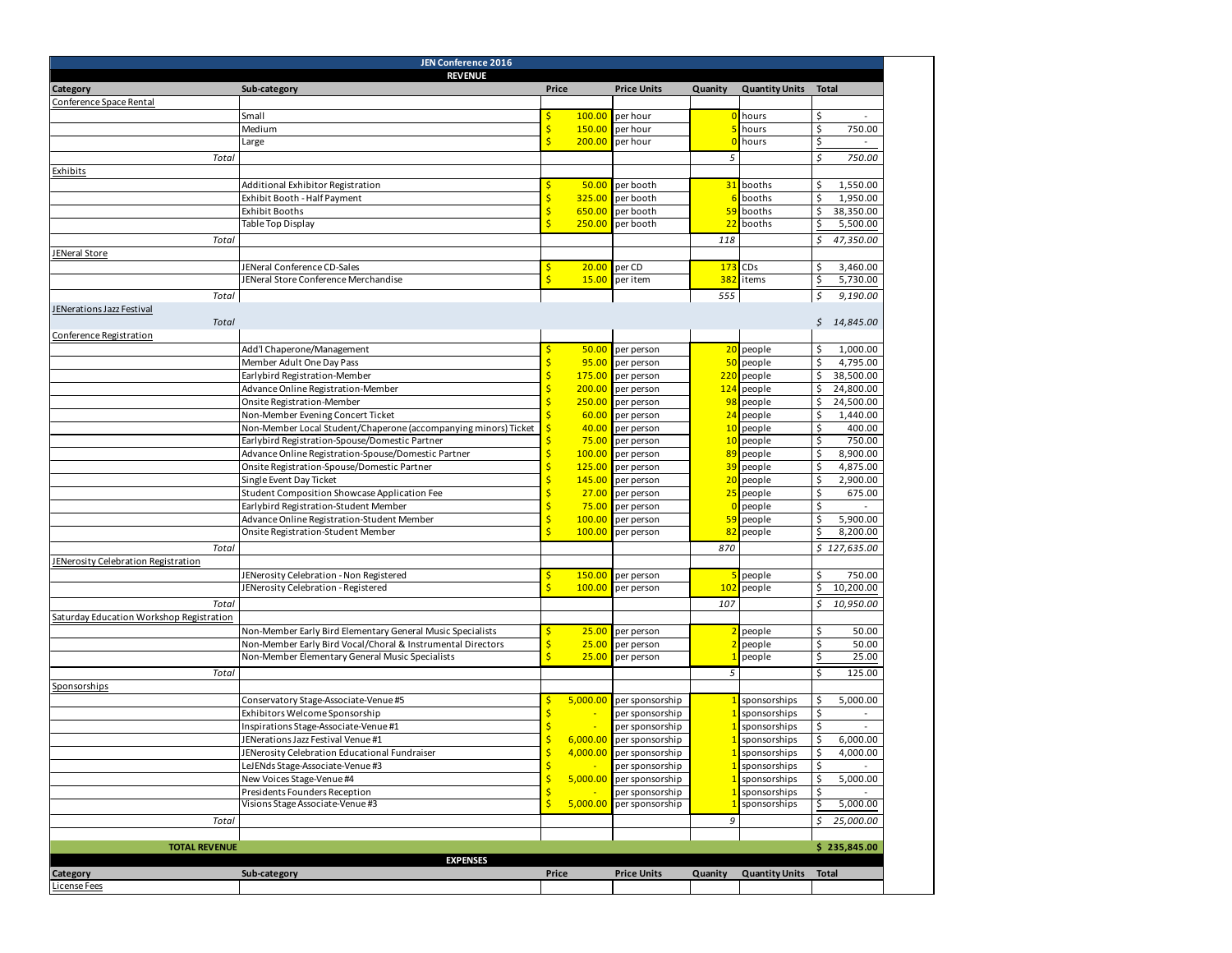|                       | <b>ASCAP Blanket License</b>                                                    | \$           | 1,130.00              | otal:             |              | otal           | \$<br>1,130.00                   |
|-----------------------|---------------------------------------------------------------------------------|--------------|-----------------------|-------------------|--------------|----------------|----------------------------------|
|                       | <b>BMI Blanket License</b>                                                      | \$           | 400.00                | total             |              | total          | \$<br>400.00                     |
|                       | <b>SESAC Blanket License</b>                                                    | Ś.           | 400.00                | total             |              | total          | \$<br>400.00                     |
| Total                 |                                                                                 |              |                       |                   |              |                | \$<br>1,930.00                   |
| JENeral Store         |                                                                                 |              |                       |                   |              |                |                                  |
|                       | JEN Store Merchandise                                                           | Ś            | 2,500.00              | total             |              | total          | 2,500.00<br>\$                   |
|                       | JEN Store Shipping Expenses                                                     | \$           | 97.00                 | otal:             |              | total          | \$<br>97.00                      |
|                       | JENeral Store CD Reimbursements                                                 | Ś            | 1,782.00              | total             |              | total          | 1,782.00<br>\$                   |
| Total                 |                                                                                 |              |                       |                   |              |                | \$<br>4,379.00                   |
| Guest Speaker         |                                                                                 |              |                       |                   |              |                |                                  |
|                       | Housing- Guest Speaker                                                          | S            | 534.00                | otal <sup>.</sup> |              | total:         | \$<br>534.00                     |
|                       | Limousine Service - Guests                                                      | Ś            | ×.                    | otal              |              | total          | \$                               |
|                       | Travel Expense - Guest Speaker                                                  | $\mathsf{S}$ | 600.00                | total             |              | total          | \$<br>600.00                     |
| Total                 |                                                                                 |              |                       |                   |              |                | 1,134.00<br>\$                   |
| Miscellaneous         |                                                                                 |              |                       |                   |              |                |                                  |
|                       | Housing - Composition Showcase Winners                                          | Ś            | 1,142.00              | total             |              | tota           | \$<br>1,142.00                   |
|                       | Housing - Photographers                                                         |              | 761.42                | total             |              | total          | \$<br>761.42                     |
|                       | Shipping/Postage                                                                | Ś            | 1,350.00              | total             |              | total          | \$<br>1,350.00                   |
|                       | Insurance Special-Event/General Liability                                       | \$           | 1,062.00              | total             |              | total          | \$<br>1,062.00                   |
|                       | Video Production Fee & Airfare                                                  | Ś            | $\blacksquare$        | total             |              | total          | \$<br>$\sim$                     |
| Total                 |                                                                                 |              |                       |                   |              |                | \$<br>4,315.42                   |
| Food & Beverage       |                                                                                 |              |                       |                   |              |                |                                  |
|                       | Exhibitor Welcome                                                               | \$           | 1,000.00              | total             |              | total          | 1,000.00<br>\$                   |
|                       | JENerosity Celebration Education Fundraiser                                     | \$           | 15,000.00             | total             |              | total          | \$<br>15,000.00                  |
|                       | Meal Stipend for Production                                                     | \$           | 4,000.00              | total             |              | total:         | \$<br>4,000.00                   |
|                       | Presidents Founders                                                             | $\mathsf{S}$ | 8,000.00              | total             |              | total          | \$<br>8,000.00                   |
| Total                 |                                                                                 |              |                       |                   |              |                | 28,000.00<br>\$                  |
| Production            |                                                                                 |              |                       |                   |              |                |                                  |
|                       |                                                                                 |              |                       |                   |              |                |                                  |
|                       | <b>AXXIS</b>                                                                    | \$<br>Ś      | 77,500.00<br>5,615.00 | total             | $\mathbf{1}$ | total          | \$<br>77,500.00<br>5,615.00      |
|                       | Conference Coordinator Team Housing<br>Engineering Charges/Electrical           | Ś            | 3,880.00              | total<br>total    |              | total<br>total | \$<br>\$                         |
|                       |                                                                                 |              | 1,500.00              |                   |              |                | 3,880.00<br>1,500.00             |
|                       | <b>Equipment Rental</b><br>Freeman - Decorations                                | Ś            | 10,000.00             | total<br>total    |              | total<br>otal  | \$<br>\$<br>10,000.00            |
|                       | Miscellaneous Production Expenses                                               |              | 70.00                 | otal <sup>.</sup> |              | otal           | \$<br>70.00                      |
|                       | On Site Hotel Production                                                        |              | 500.00                | total             |              | total          | \$<br>500.00                     |
|                       | Piano Tuning - Moving                                                           | \$           | 5,000.00              | otal              |              | total          | \$<br>5,000.00                   |
|                       | Production Housing - Production Coordinators                                    | \$           | 6,662.00              | total             |              | total          | \$<br>6,662.00                   |
|                       | Production Housing-Add'l Rooms Available                                        | Ś            | 761.00                | total             |              | total          | \$<br>761.00                     |
|                       | Rigging                                                                         | \$           | 6,420.00              | total             |              | total          | 6,420.00<br>\$                   |
| Total                 |                                                                                 |              |                       |                   |              |                | \$117,908.00                     |
| Registration          |                                                                                 |              |                       |                   |              |                |                                  |
|                       | <b>Computer Purchases</b>                                                       | S            | ÷                     | total             | $\mathbf{1}$ | total          | \$<br>$\blacksquare$             |
|                       | Conference Coordinator Team Housing                                             |              | ٠                     | otal:             |              | total          | \$                               |
|                       | Miscellaneous Registration Expenses                                             | \$           | 1,000.00              | total             |              | total          | \$<br>1,000.00                   |
|                       | <b>Registration Supplies</b>                                                    | \$           | 2,000.00              | total             |              | total          | \$<br>2,000.00                   |
|                       | Registration Team Dinner                                                        | Ś            | 225.00                | total             |              | total          | \$<br>225.00                     |
|                       | <b>Square Processing Fees</b>                                                   | Ś            | 1,365.00              | total             |              | total          | \$<br>1,365.00                   |
|                       |                                                                                 |              |                       |                   |              |                | \$                               |
| Total                 |                                                                                 |              |                       |                   |              |                | 4,590.00                         |
| Security              |                                                                                 |              |                       |                   |              |                |                                  |
|                       | Hotel Lockout Fees                                                              | \$           | 1,500.00              | total<br>total    |              | total<br>otal  | 1,500.00<br>\$<br>\$<br>2,028.00 |
|                       | <b>Unarmed Guards</b><br>Kentucky Center for the Arts Donation (Badge Checkers) | $rac{5}{6}$  | 2,028.00<br>2,500.00  |                   |              |                | 2,500.00                         |
|                       |                                                                                 |              |                       |                   |              |                | $\frac{1}{2}$                    |
| Total                 |                                                                                 |              |                       |                   |              |                | \$<br>6,028.00                   |
| Tax                   |                                                                                 |              |                       |                   |              |                |                                  |
|                       | <b>State Sales Tax</b>                                                          | \$.          | 271.00                | total             | $\mathbf{1}$ | total          | \$<br>271.00                     |
| Total                 |                                                                                 |              |                       |                   |              |                | \$<br>271.00                     |
| <b>TOTAL EXPENSES</b> |                                                                                 |              |                       |                   |              |                |                                  |
|                       |                                                                                 |              |                       |                   |              |                | \$168,555.42                     |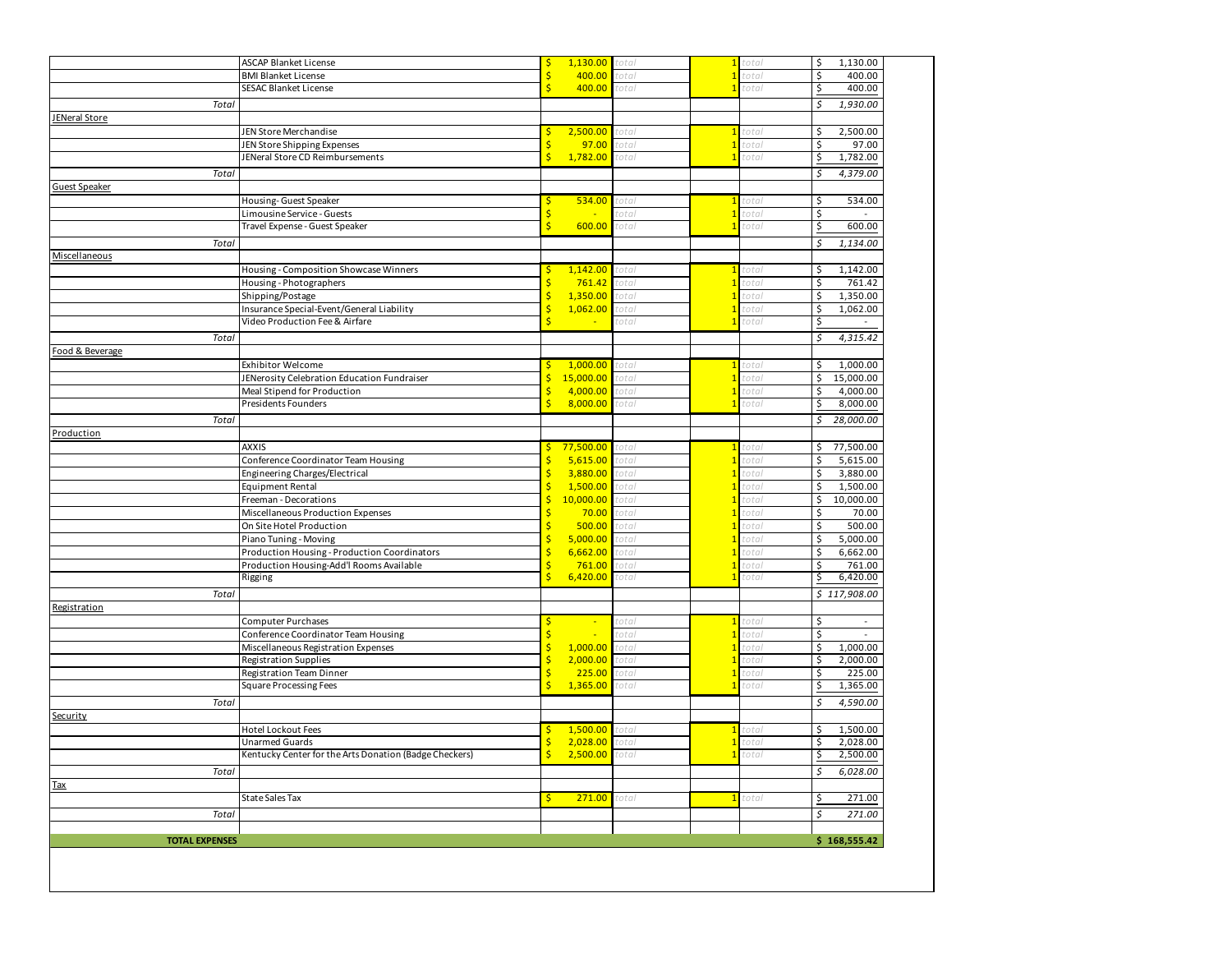| JEN Conference 2017                      |                                                                                  |                                                             |                          |                |                       |                      |             |  |
|------------------------------------------|----------------------------------------------------------------------------------|-------------------------------------------------------------|--------------------------|----------------|-----------------------|----------------------|-------------|--|
|                                          | <b>REVENUE</b>                                                                   |                                                             |                          |                |                       |                      |             |  |
| Category<br>Conference Space Rental      | Sub-category                                                                     | Price                                                       | <b>Price Units</b>       | Quanity        | <b>Quantity Units</b> | <b>Total</b>         |             |  |
|                                          | Small                                                                            | 100.00<br>\$                                                | per hour                 | C              | hours                 | \$                   |             |  |
|                                          | Medium                                                                           | \$<br>150.00                                                | per hour                 | $\overline{0}$ | hours                 | \$                   |             |  |
|                                          | Large                                                                            | \$<br>200.00                                                | per hour                 | $\Omega$       | hours                 | \$                   |             |  |
| Total                                    |                                                                                  |                                                             |                          | 0              |                       | Ś                    |             |  |
| Exhibits                                 |                                                                                  |                                                             |                          |                |                       |                      |             |  |
|                                          | Additional Exhibitor Registration                                                | 50.00                                                       | per booth                |                | 0 booths              | \$                   |             |  |
|                                          | Exhibit Booth - Half Payment                                                     | $\frac{1}{2}$<br>325.00                                     | per booth                | $\overline{a}$ | booths                | \$                   | 1,300.00    |  |
|                                          | <b>Exhibit Booths</b><br>Table Top Display                                       | $\frac{1}{2}$<br>650.00<br>Ś<br>250.00                      | per booth<br>per booth   | 26<br>C        | booths<br>booths      | \$<br>\$             | 16,900.00   |  |
|                                          |                                                                                  |                                                             |                          |                |                       | \$                   |             |  |
| Total<br>JENeral Store                   |                                                                                  |                                                             |                          | 30             |                       |                      | 18,200.00   |  |
|                                          | JENeral Conference CD-Sales                                                      | 20.00                                                       | per CD                   | $\overline{0}$ | <b>CDs</b>            | \$                   |             |  |
|                                          | JENeral Store Conference Merchandise                                             | Ŝ<br>15.00                                                  | per item                 |                | 0 items               | \$                   |             |  |
| Total                                    |                                                                                  |                                                             |                          | 0              |                       | \$                   |             |  |
| JENerations Jazz Festival                |                                                                                  |                                                             |                          |                |                       |                      |             |  |
| Total                                    |                                                                                  |                                                             |                          |                |                       | $\boldsymbol{\zeta}$ | 100.00      |  |
| Conference Registration                  |                                                                                  |                                                             |                          |                |                       |                      |             |  |
|                                          | Add'l Chaperone/Management                                                       | 50.00                                                       | per person               | $\Omega$       | people                | \$                   |             |  |
|                                          | Member Adult One Day Pass                                                        | \$<br>95.00<br>$\frac{1}{2}$                                | per person               | 12             | people                | \$                   | 2,100.00    |  |
|                                          | Earlybird Registration-Member<br>Advance Online Registration-Member              | 175.00<br>\$<br>200.00                                      | per person<br>per person |                | people<br>people      | \$<br>\$             |             |  |
|                                          | Onsite Registration-Member                                                       | \$<br>250.00                                                | per person               |                | people                | \$                   |             |  |
|                                          | Non-Member Evening Concert Ticket                                                | Ś<br>60.00                                                  | per person               |                | people                | \$                   |             |  |
|                                          | Non-Member Local Student/Chaperone (accompanying minors) Ticket                  | Ś<br>40.00                                                  | per person               |                | people                | \$                   |             |  |
|                                          | Earlybird Registration-Spouse/Domestic Partner                                   | Ś<br>75.00                                                  | per person               |                | people                | \$                   | 450.00      |  |
|                                          | Advance Online Registration-Spouse/Domestic Partner                              | $\frac{1}{2}$<br>100.00                                     | per person               |                | people                | \$                   |             |  |
|                                          | Onsite Registration-Spouse/Domestic Partner                                      | \$<br>125.00                                                | per person               |                | people                | \$                   |             |  |
|                                          | Single Event Day Ticket                                                          | Ś<br>145.00                                                 | per person               |                | people                | \$                   |             |  |
|                                          | Student Composition Showcase Application Fee                                     | \$<br>27.00                                                 | per person               |                | people                | \$                   |             |  |
|                                          | Earlybird Registration-Student Member                                            | $\mathsf{\hat{S}}$<br>75.00<br>$\mathsf{\hat{S}}$<br>100.00 | per person               | 0.67           | people                | \$                   | 50.00       |  |
|                                          | Advance Online Registration-Student Member<br>Onsite Registration-Student Member | 100.00                                                      | per person<br>per person | $\bullet$      | people<br>people      | \$<br>\$             |             |  |
| Total                                    |                                                                                  |                                                             |                          | 18.6667        |                       | Ś                    | 2,600.00    |  |
| JENerosity Celebration Registration      |                                                                                  |                                                             |                          |                |                       |                      |             |  |
|                                          | JENerosity Celebration - Non Registered                                          | 150.00<br>S                                                 | per person               | $\Omega$       | people                | \$                   |             |  |
|                                          | JENerosity Celebration - Registered                                              | Š<br>100.00                                                 | per person               | $\overline{0}$ | people                | \$                   |             |  |
| Total                                    |                                                                                  |                                                             |                          | 0              |                       | Ś                    |             |  |
| Saturday Education Workshop Registration |                                                                                  |                                                             |                          |                |                       |                      |             |  |
|                                          | Non-Member Early Bird Elementary General Music Specialists                       | 25.00                                                       | per person               |                | 0 people              | \$                   |             |  |
|                                          | Non-Member Early Bird Vocal/Choral & Instrumental Directors                      | $\frac{1}{2}$<br>25.00                                      | per person               |                | 0 people              | \$                   |             |  |
|                                          | Non-Member Elementary General Music Specialists                                  | 25.00                                                       | per person               | $\overline{0}$ | people                | \$                   |             |  |
| Total                                    |                                                                                  |                                                             |                          | 0              |                       | Ś                    |             |  |
| Sponsorships                             |                                                                                  |                                                             |                          |                |                       |                      |             |  |
|                                          | 2017 Sponsor-Associate-LeJENds Stage                                             | 5,000.00                                                    | per sponsorship          | 1              | sponsorships          | \$                   | 5,000.00    |  |
|                                          | 2017 Sponsor-Associate-Visions Stage                                             | Ś<br>5,000.00                                               | per sponsorship          | $\overline{1}$ | sponsorships          | \$                   | 5,000.00    |  |
| Total                                    |                                                                                  |                                                             |                          | $\overline{2}$ |                       | Ś                    | 10,000.00   |  |
| <b>TOTAL REVENUE</b>                     |                                                                                  |                                                             |                          |                |                       |                      | \$30,900.00 |  |
|                                          | <b>EXPENSES</b>                                                                  | Price                                                       |                          |                |                       |                      |             |  |
| Category<br>Pre-Production               | Sub-category                                                                     |                                                             | <b>Price Units</b>       | Quanity        | <b>Quantity Units</b> | <b>Total</b>         |             |  |
|                                          | Travel                                                                           | 2,000.00<br>S                                               |                          |                |                       | \$                   | 2,000.00    |  |
|                                          | Miscellaneous                                                                    | Ś                                                           |                          |                |                       | \$                   |             |  |
| Total                                    |                                                                                  |                                                             |                          |                |                       | Ś                    | 2,000.00    |  |
|                                          |                                                                                  |                                                             |                          |                |                       |                      |             |  |
| <b>TOTAL EXPENSES</b>                    |                                                                                  |                                                             |                          |                |                       | \$                   | 2,000.00    |  |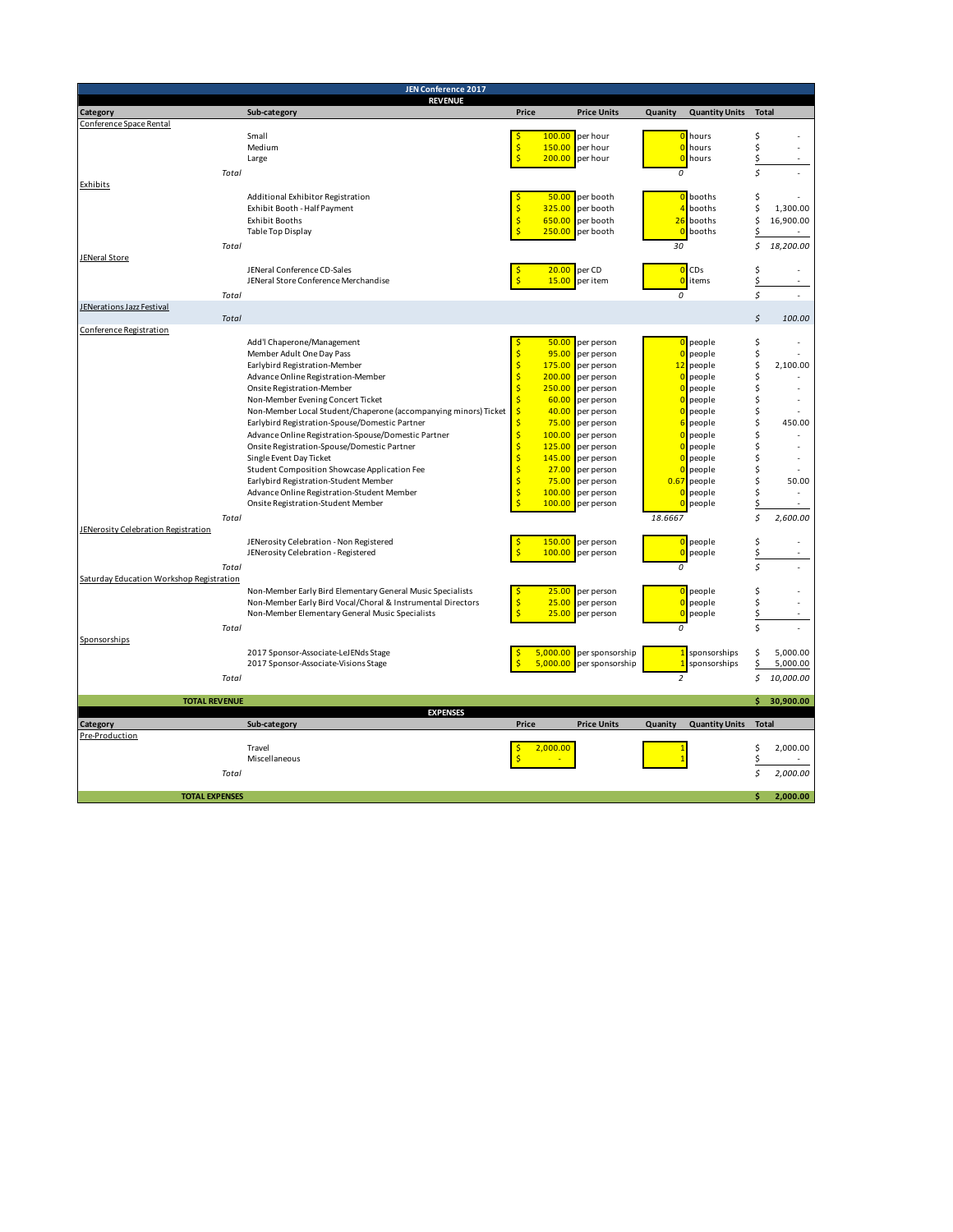|                           | JENerations Jazz Festival 2016 (Sub of JEN Conference) |                                                |                 |       |  |                     |         |                       |       |           |
|---------------------------|--------------------------------------------------------|------------------------------------------------|-----------------|-------|--|---------------------|---------|-----------------------|-------|-----------|
|                           |                                                        |                                                | <b>REVENUE</b>  |       |  |                     |         |                       |       |           |
| Category                  |                                                        | Sub-category                                   |                 | Price |  | <b>Price Units</b>  | Quanity | <b>Quantity Units</b> | Total |           |
| JENerations Jazz Festival |                                                        |                                                |                 |       |  |                     |         |                       |       |           |
|                           |                                                        | Jazz Fest, Ind. Part, Fee                      |                 |       |  | 20.00 per person    |         | 491 people            |       | 9,820.00  |
|                           |                                                        | Jazz Fest. Large Ens. Part. Fee                |                 |       |  | 175.00 per ensemble |         | 23 ensembles          |       | 4.025.00  |
|                           |                                                        | Jazz Festival Small Ensemble Participation Fee |                 |       |  | 100.00 per ensemble |         | 10 ensembles          |       | 1,000.00  |
|                           | Total                                                  |                                                |                 |       |  |                     | 524     |                       |       | 14,845.00 |
|                           |                                                        |                                                |                 |       |  |                     |         |                       |       |           |
|                           | <b>TOTAL REVENUE</b>                                   |                                                |                 |       |  |                     |         |                       |       | 14.845.00 |
|                           |                                                        |                                                | <b>EXPENSES</b> |       |  |                     |         |                       |       |           |
| Category                  |                                                        | Sub-category                                   |                 | Price |  | <b>Price Units</b>  | Quanity | <b>Quantity Units</b> | Total |           |
|                           |                                                        |                                                |                 |       |  |                     |         |                       |       |           |
|                           |                                                        |                                                |                 |       |  |                     |         |                       |       |           |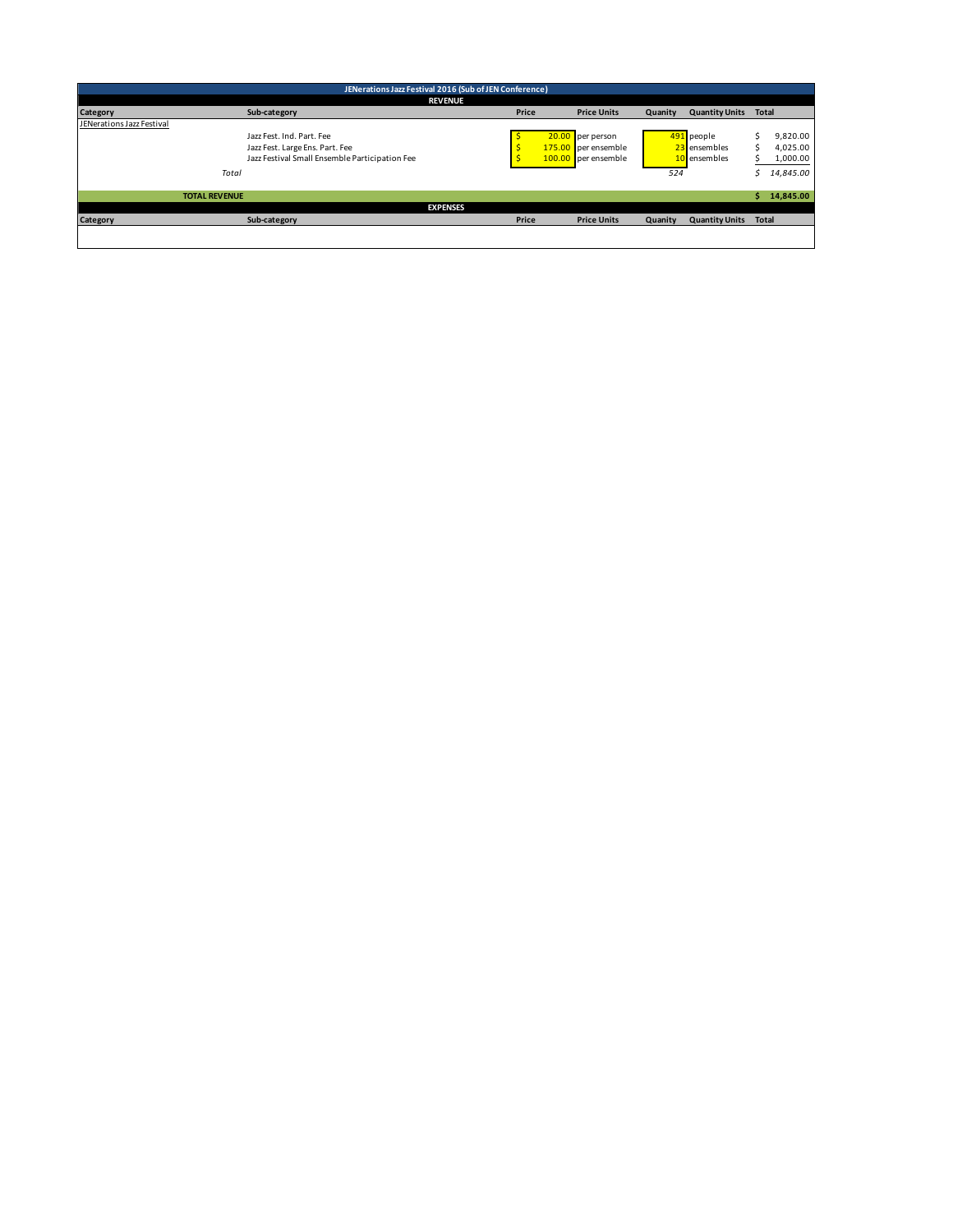|                           | JENerations Jazz Festival 2017 (Sub of JEN Conference) |                                                |                 |       |  |                     |         |                       |              |        |  |
|---------------------------|--------------------------------------------------------|------------------------------------------------|-----------------|-------|--|---------------------|---------|-----------------------|--------------|--------|--|
|                           | <b>REVENUE</b>                                         |                                                |                 |       |  |                     |         |                       |              |        |  |
| Category                  |                                                        | Sub-category                                   |                 | Price |  | <b>Price Units</b>  | Quanity | <b>Quantity Units</b> | <b>Total</b> |        |  |
| JENerations Jazz Festival |                                                        |                                                |                 |       |  |                     |         |                       |              |        |  |
|                           |                                                        | Jazz Fest, Ind. Part, Fee                      |                 |       |  | 20.00 per person    |         | people                |              |        |  |
|                           |                                                        | Jazz Fest. Large Ens. Part. Fee                |                 |       |  | 175.00 per ensemble |         | D ensembles           |              |        |  |
|                           |                                                        | Jazz Festival Small Ensemble Participation Fee |                 |       |  | 100.00 per ensemble |         | Lensembles            |              | 100.00 |  |
|                           | Total                                                  |                                                |                 |       |  |                     |         |                       |              | 100.00 |  |
|                           | <b>TOTAL REVENUE</b>                                   |                                                |                 |       |  |                     |         |                       |              | 100.00 |  |
|                           |                                                        |                                                | <b>EXPENSES</b> |       |  |                     |         |                       |              |        |  |
| Category                  |                                                        | Sub-category                                   |                 | Price |  | <b>Price Units</b>  | Quanity | <b>Quantity Units</b> | <b>Total</b> |        |  |
|                           |                                                        |                                                |                 |       |  |                     |         |                       |              |        |  |
|                           |                                                        |                                                |                 |       |  |                     |         |                       |              |        |  |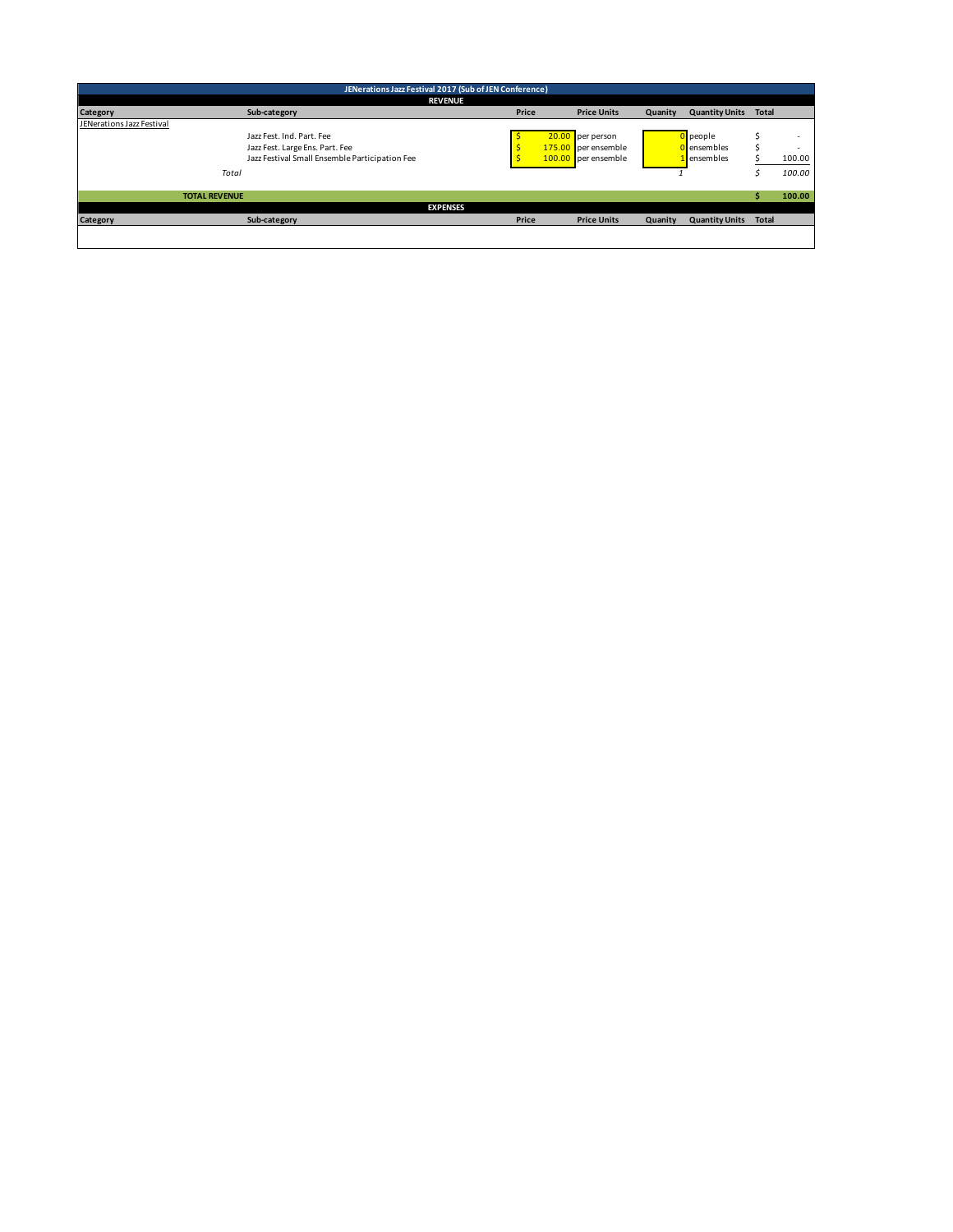|                           |                      |                                   | Membership      |       |        |                     |         |                       |              |              |
|---------------------------|----------------------|-----------------------------------|-----------------|-------|--------|---------------------|---------|-----------------------|--------------|--------------|
|                           |                      |                                   | <b>REVENUE</b>  |       |        |                     |         |                       |              |              |
| Category                  |                      | Sub-category                      |                 | Price |        | <b>Price Units</b>  | Quanity | <b>Quantity Units</b> | <b>Total</b> |              |
| Individual Categories     |                      |                                   |                 |       |        |                     |         |                       |              |              |
|                           |                      | eJEN Membership                   |                 |       | 45.00  | per person          |         | 346 people            | Ś            | 15,570.00    |
|                           |                      | eJEN upgrade to Full Individual   |                 |       | 20.00  | per person          |         | people                | Ś            | 20.00        |
|                           |                      | Full Individual                   |                 |       |        | 75.00 per person    |         | 1165 people           |              | 87,375.00    |
|                           |                      | Youth Category (Age 18 and under) |                 |       |        | per person          |         | 50 people             |              |              |
|                           | Total                |                                   |                 |       |        |                     | 1562    |                       |              | \$102,965.00 |
| <b>Partner Categories</b> |                      |                                   |                 |       |        |                     |         |                       |              |              |
|                           |                      | Corporate Partner                 |                 |       | 550.00 | per partner         |         | 37 partners           | Ś            | 20,350.00    |
|                           |                      | <b>Institution Partner</b>        |                 |       |        | 350.00 per partner  |         | 50 partners           | Ś            | 17,500.00    |
|                           |                      | Network Affiliate - Group         |                 |       |        | 50.00 per affiliate |         | 18 affiliates         |              | 900.00       |
|                           |                      | <b>School Festival Partner</b>    |                 |       |        | 100.00 per partner  |         | partners              |              | 800.00       |
|                           | Total                |                                   |                 |       |        |                     | 113     |                       | Ś            | 39,550.00    |
|                           |                      |                                   |                 |       |        |                     |         |                       |              |              |
|                           | <b>TOTAL REVENUE</b> |                                   |                 |       |        |                     |         |                       |              | \$142,515.00 |
|                           |                      |                                   | <b>EXPENSES</b> |       |        |                     |         |                       |              |              |
| Category                  |                      | Sub-category                      |                 | Price |        | <b>Price Units</b>  | Quanity | <b>Quantity Units</b> | <b>Total</b> |              |
|                           |                      |                                   |                 |       |        |                     |         |                       |              |              |
|                           |                      |                                   |                 |       |        |                     |         |                       |              |              |
|                           |                      |                                   |                 |       |        |                     |         |                       |              |              |
|                           |                      |                                   |                 |       |        |                     |         |                       |              |              |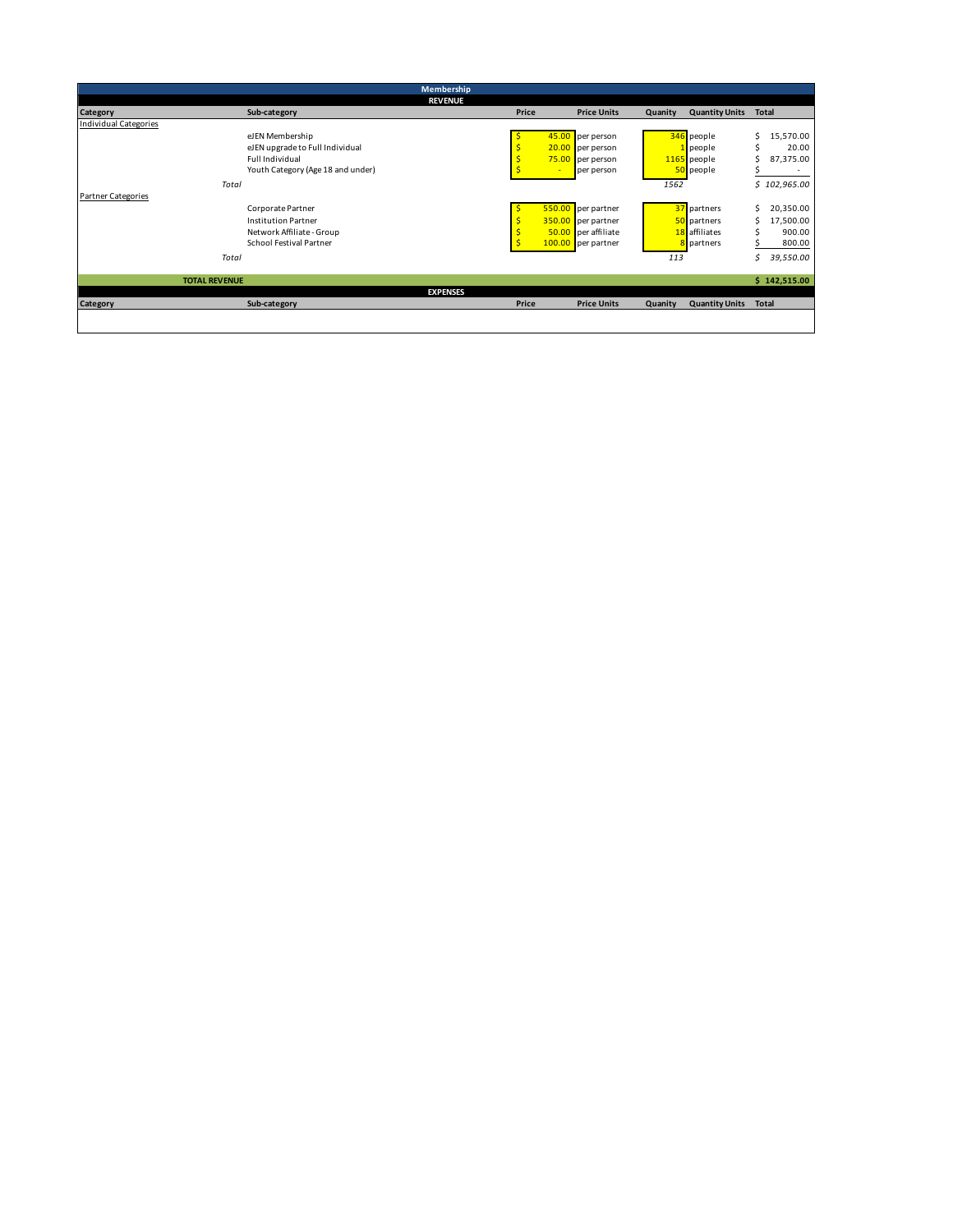|                                      | <b>Donations &amp; Grants</b>                                 |                                      |                              |         |                       |              |                      |
|--------------------------------------|---------------------------------------------------------------|--------------------------------------|------------------------------|---------|-----------------------|--------------|----------------------|
|                                      | <b>REVENUE</b>                                                |                                      |                              |         |                       |              |                      |
| Category                             | Sub-category                                                  | Price                                | <b>Price Units</b>           | Quanity | <b>Quantity Units</b> | <b>Total</b> |                      |
| <b>Corporate Donations</b>           |                                                               | 15,000.00                            |                              |         | 1 donations           |              |                      |
|                                      | Herb Alpert Foundation Grant<br>Trad Jazz Curriculum Project  | S<br>Ŝ                               | per donation<br>per donation |         | <b>0</b> donations    | \$<br>\$     | 15,000.00            |
|                                      |                                                               |                                      |                              |         |                       | \$           | 15,000.00            |
| Total<br><b>Individual Donations</b> |                                                               |                                      |                              |         |                       |              |                      |
|                                      | All                                                           | 6,300.00                             | total                        |         | total                 | \$           | 6,300.00             |
| Total                                |                                                               |                                      |                              |         |                       | Ś.           | 6,300.00             |
| Razoo Foundation                     |                                                               |                                      |                              |         |                       |              |                      |
|                                      | All                                                           | 2,300.00                             | total                        |         | total                 | \$           | 2,300.00             |
| Total                                |                                                               |                                      |                              |         |                       | Ś            | 2,300.00             |
| Scholarship Income                   |                                                               |                                      |                              |         |                       |              |                      |
|                                      | David Baker Scholarship                                       | 3,000.00                             | per donation                 |         | donations             | \$           | 3.000.00             |
|                                      | Hal Leonard Scholarship                                       | $\overline{\mathsf{S}}$<br>1,000.00  | per donation                 |         | donations             | \$           | 1,000.00             |
| Total                                |                                                               |                                      |                              |         |                       | Ś            | 4,000.00             |
|                                      |                                                               |                                      |                              |         |                       |              |                      |
| <b>TOTAL REVENUE</b>                 |                                                               |                                      |                              |         |                       |              | \$27,600.00          |
|                                      | <b>EXPENSES</b>                                               |                                      |                              |         |                       |              |                      |
| Category                             | Sub-category                                                  | Price                                | <b>Price Units</b>           | Quanity | <b>Quantity Units</b> | <b>Total</b> |                      |
| Fundraising                          |                                                               |                                      |                              |         |                       |              |                      |
|                                      | JAZZ2U Grant Expenses                                         | 15,000.00<br>S<br>Ŝ                  | total                        |         | total<br>total        | \$           | 15,000.00<br>×       |
|                                      | Traditional Jazz Curriculum Project                           |                                      | total                        |         |                       | \$           |                      |
| Total                                |                                                               |                                      |                              |         |                       | \$           | 15,000.00            |
| Scholarships & Awards                |                                                               |                                      |                              |         |                       |              |                      |
|                                      | <b>Award Certificates</b>                                     | 81.00                                | total                        |         | total                 | \$           | 81.00                |
|                                      | Award Plaques<br>David Baker Scholar Award                    | $\ddot{\mathsf{S}}$<br>1,006.00<br>Ŝ | total<br>3,000.00 per award  |         | total<br>award        | Ś<br>\$      | 1,006.00<br>3,000.00 |
|                                      | Dr. Lou Fischer JEN Co-Founder Scholarship                    | $\mathsf{\hat{S}}$                   | $1,000.00$ per award         |         | award                 | \$           | 1,000.00             |
|                                      | Former Board Member Recognition                               | $\mathsf{\hat{S}}$                   | 125.00 per award             |         | award                 | Ś            | 125.00               |
|                                      | Hal Leonard Scholarship Award                                 | $\mathsf{\hat{S}}$                   | $1,000.00$ per award         |         | award                 | Ś            | 1,000.00             |
|                                      | LeJENds of Jazz Education                                     | Ŝ                                    | $2,000.00$ per award         |         | award                 | \$           | 2,000.00             |
|                                      | LeJENds of Latin Jazz Award                                   | \$<br>2,000.00                       | per award                    |         | award                 | \$           | 2,000.00             |
|                                      | Travel Expense-LeJENds of Latin Jazz                          | \$                                   | total                        |         | total                 | Ś            |                      |
|                                      | Total Housing-LeJENds of Latin Jazz Award                     | \$<br>٠                              | total                        |         | total                 | Ś            |                      |
|                                      | Latin Percussion Company Reimbursement                        | $\overline{\mathsf{S}}$              |                              |         |                       | Ś            |                      |
|                                      | Mary Jo Papich JEN Co-Founder Women in Jazz Scholarship Award | $\frac{1}{2}$<br>1,000.00            | per award                    |         | award                 | Ś            | 1,000.00             |
|                                      | MusicFest Scholarship (\$500)                                 | $\overline{\mathsf{S}}$<br>500.00    | per award                    |         | award                 | \$           | 500.00               |
| Total                                |                                                               |                                      |                              |         |                       | \$           | 11,712.00            |
|                                      |                                                               |                                      |                              |         |                       |              |                      |
| <b>TOTAL EXPENSES</b>                |                                                               |                                      |                              |         |                       |              | \$26,712.00          |